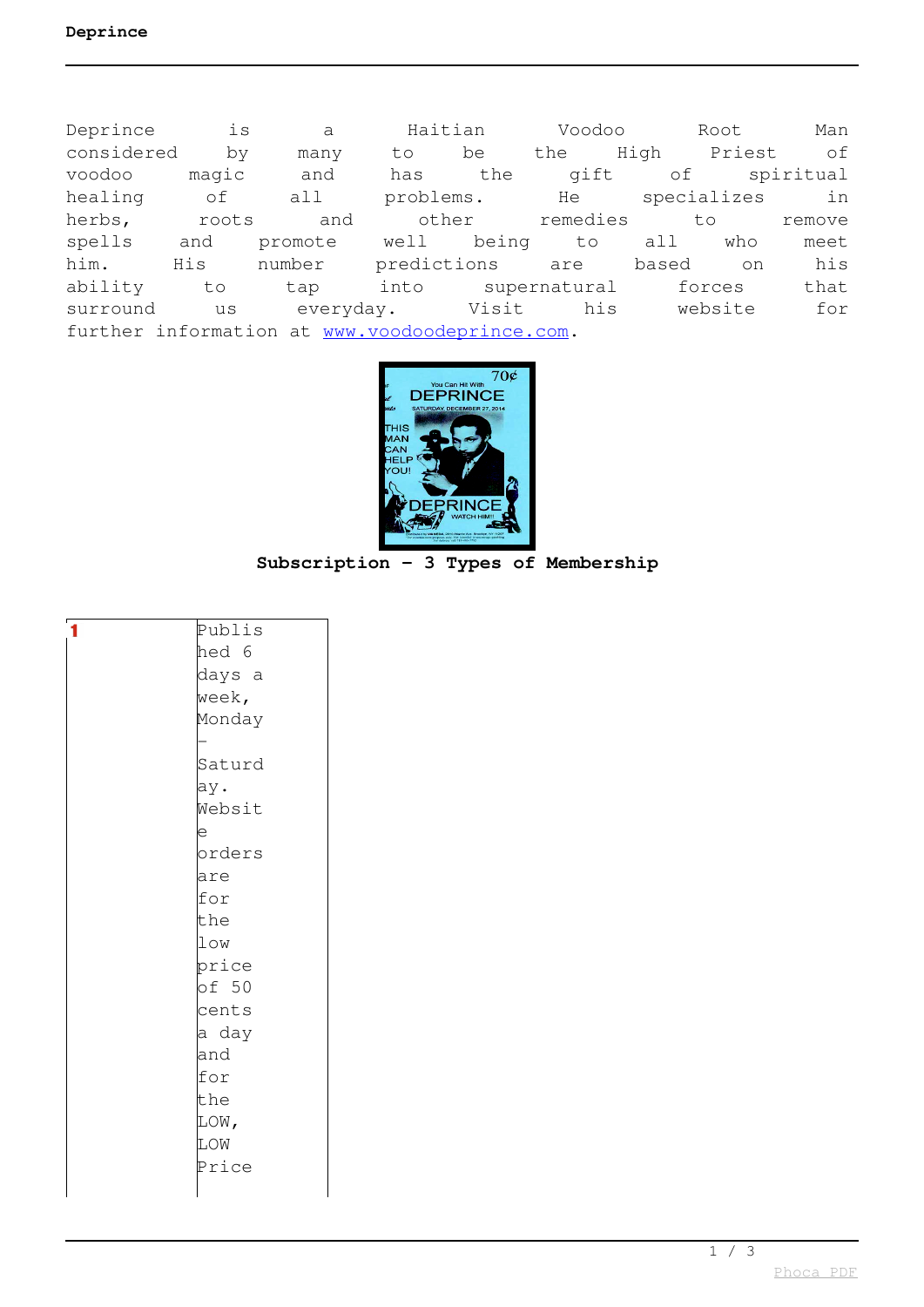|                | оf           |
|----------------|--------------|
|                | \$3.00       |
|                | a            |
|                | week.        |
|                | You          |
|                | save         |
|                | over         |
|                | 15%          |
|                | off          |
|                | the          |
|                | newsst       |
|                | and          |
|                | price.       |
|                | <b>CLICK</b> |
|                | HERE to      |
|                | subscribe    |
|                | for 6 days!  |
| $\overline{2}$ | You          |
|                | can          |
|                | save         |
|                | even         |
|                | more         |
|                | when         |
|                | you          |
|                | order        |
|                | a            |
|                | monthl       |
|                | У            |
|                | subscr       |
|                | iption       |
|                |              |
|                | Monthl       |
|                | У            |
|                | Websit       |
|                | е            |
|                | orders       |
|                | are          |
|                | for          |
|                | the          |
|                | low          |
|                | price        |
|                | of           |
|                | \$10.00      |
|                | per          |
|                | month.       |
|                | You          |
|                | save         |
|                | over         |
|                |              |